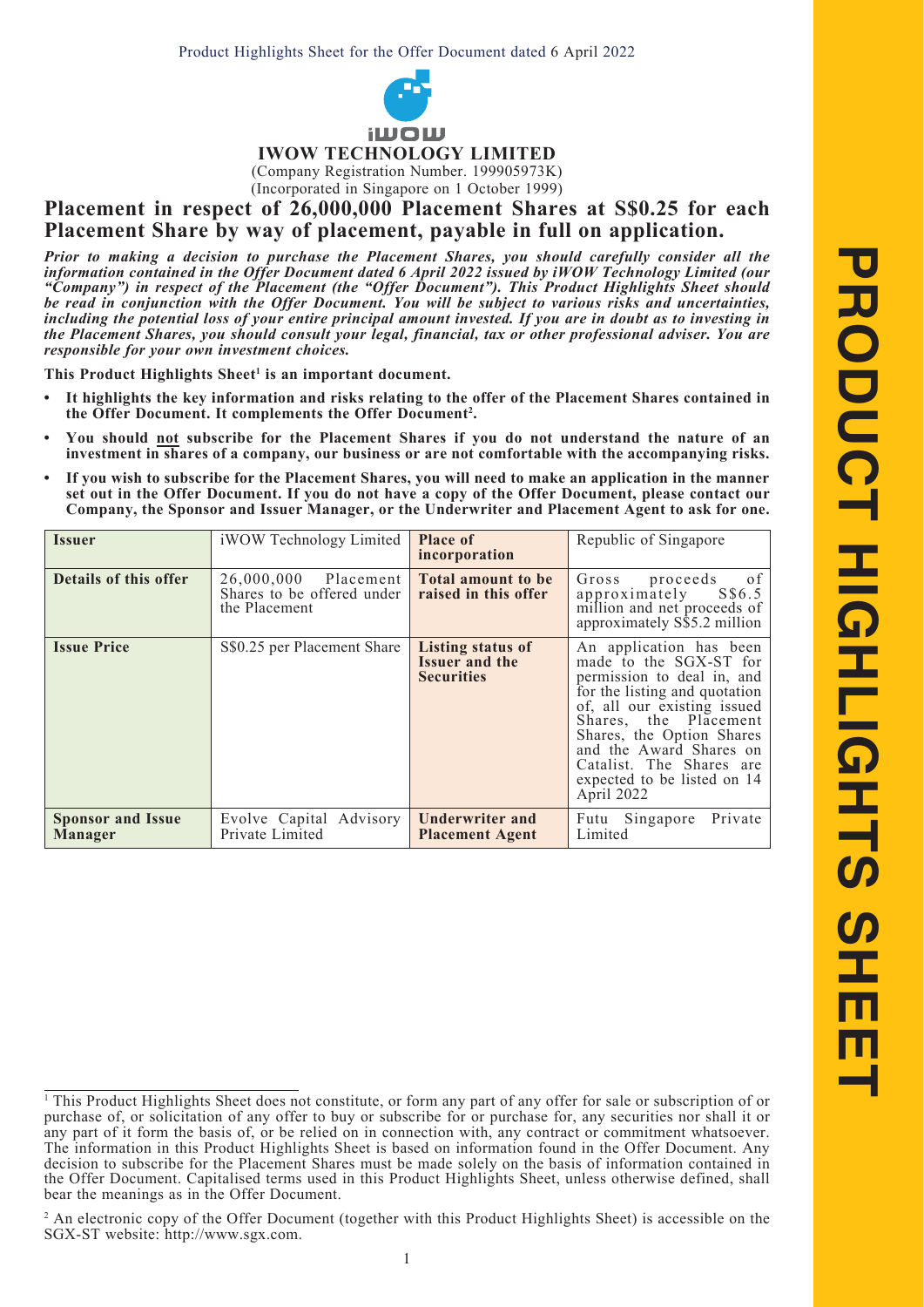# **OVERVIEW**

## **WHO ARE WE AND WHAT DO WE DO?**

Our Company was incorporated in Singapore on 1 October 1999 under the Companies Act as a private company limited by shares, under the name of "iWOW Technology Pte Ltd". Our Company's registration number is 199905973K. Our Company was converted into a public limited company on 27 December 2021 and the name of our Company was changed to "iWOW Technology Limited" in connection therewith pursuant to the certificate of conversion issued by ACRA on 28 December 2021.

**Business overview:** iWOW stands for inspiring the World of Wireless and is a technology provider specialising in integrated wireless IoT solutions as a service. Our vision is for a smarter, greener, and safer world through our innovations in wireless technology solutions.

We aim to provide innovative IoT solutions for an increasingly urbanised, aging and resource constrained world.

# **The description of our product and services provided are as follows:**

Depending on the needs of each customer, our products and services may be provided under either of our two (2) main business segments:

- (a) Smart City Solutions; or
- (b) IoT-as-a-Service.

# *Smart City Solutions*

With sustainability being a focus for many people and organisations now, our Smart City Solutions aims to leverage on technology to provide urban living solutions for businesses and governments and under our Smart City Solutions segment, we provide customised wireless IoT solutions for the design and conceptualisation of the solution and the manufacturing and production of the products.

# *IoT-as-a-Service*

Under our IoT-as-a-Service segment, in addition to providing the design and conceptualisation of the solution and the manufacturing and production of the products, we also assist our customers with the installation, implementation and operationalisation of the IoT solution which is bundled into a subscription service for our customers who pay a monthly or annual subscription fee.

# **Our Group Structure as at the Latest Practicable Date is as follows:**



# **WHO ARE OUR DIRECTORS AND KEY EXECUTIVES?**

# Our Board of Directors comprises the following Directors:

- (a) **Mr. Bo Jiang Chek Raymond** (CEO and Executive Director);
- (b) **Mr. Soo Kee Wee** (Chairman and Non-Executive Director);
- (c) **Mr. Ang Swee Tian** (Lead Independent Director);
- (d) **Mr. Liew Kok Oon** (Independent Director);
- (e) **Ms. Thong Yuen Siew Jessie** (Independent Director).

# Our Executive Officers are:

- (a) **Mr. Mah Kian Yen** (Chief Technology Officer);
- (b) **Mr. Chen Jer Yaw** (SVP of IoT);
- (c) **Mr. Ashokan Ramakrishnan** (SVP of Smart Metering);
- (d) **Mr. Ho Junxuan Adrian** (Group Financial Controller).

Refer to the sections<br>entitled: "General  $``General$ Information on our Group – History" on page 117 of the Offer Document for more information on our history;

"General information on Our Group – Key Milestones" on pages 117 to 119 of the Offer Document for more information on our key milestones;

"Group Structure" on pages 77 to 78 of the Offer Document for more information on our Group structure; and

"General Information on our Group – Business Overview" on pages 119 to 125 of the Offer Document on our background and business.

Refer to the sections entitled<br>"Directors. Executive "Directors, Officers and Employees – Directors" on pages 174 to 176 and "Directors, Executive Officers and Employees – Executive Officers" on pages 177 to 178 of the Offer Document for more information on our Directors and Executive Officers.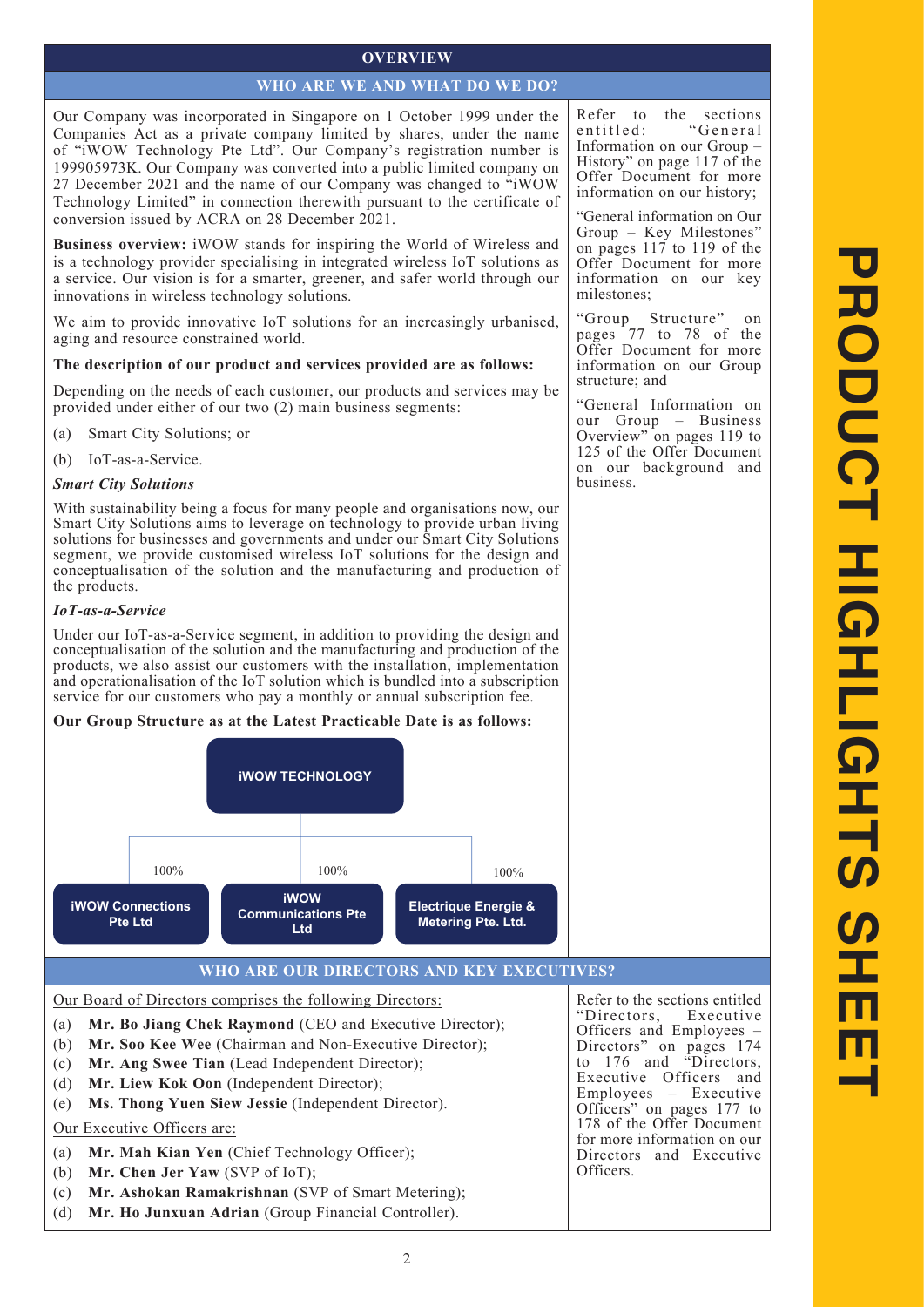## **WHO ARE OUR CONTROLLING SHAREHOLDERS?**

Immediately before the Placement, our Controlling Shareholders, namely Mr. Soo Kee Wee and his spouse, Ms. Kau Wee Lee hold approximately 2.1% and 52.2% of our Group's total issued share capital respectively.

Immediately after the Placement, Mr. Soo Kee Wee and his spouse, Ms. Kau Wee Lee will respectively have a shareholding interest of approximately 1.9% and 46.8% in our enlarged Share Capital after the Placement, which amount to a collective shareholding interest of approximately 48.7% of our enlarged share capital after the Placement.

Refer to the section entitled "Shareholders" on pages 64 to 65 of the Offer Document for more information on our Controlling Shareholders.

## **HOW WAS OUR HISTORICAL FINANCIAL PERFORMANCE AND WHAT IS OUR CURRENT FINANCIAL POSITION?**

#### **Key profit and loss information**

|                                                                                        |                |                |                | <b>Financial Year Ended 31 Mar</b> |                |  |
|----------------------------------------------------------------------------------------|----------------|----------------|----------------|------------------------------------|----------------|--|
|                                                                                        |                | <b>AUDITED</b> |                | UNAUDITED                          |                |  |
|                                                                                        | <b>FY2019</b>  | <b>FY2020</b>  | <b>FY2021</b>  | 6M2021                             | 6M2022         |  |
|                                                                                        | <b>S\$'000</b> | <b>S\$'000</b> | <b>S\$'000</b> | <b>S\$'000</b>                     | <b>S\$'000</b> |  |
| Revenue                                                                                | 2,070          | 4,376          | 26,422         | 2,257                              | 17,516         |  |
| (Loss)/profit before<br>income tax                                                     | (590)          | 22             | 4,071          | 386                                | 1,923          |  |
| (Loss)/profit for the<br>financial year/period                                         | (595)          | 22             | 3,715          | 386                                | 1,558          |  |
| Total comprehensive<br>(loss)/income for the<br>financial year/period                  | (595)          | 22             | 3,715          | 386                                | 1,637          |  |
| <b>Total comprehensive</b><br>(loss)/income<br>attributable to<br>owners of the parent | (595)          | 22             | 3,715          | 386                                | 1,637          |  |
| EPS $(cents)^{(1)}$                                                                    | (0.27)         | 0.01           | 1.66           | 0.17                               | 0.69           |  |
| Adjusted EPS $(cents)^{(2)}$                                                           | (0.24)         | 0.01           | 1.48           | 0.15                               | 0.62           |  |

## **Notes:**

- (1) For comparative purposes, EPS for the Period Under Review has been computed based on the profit attributable to equity holders of our Company for the relevant financial year/period and the pre-Placement share capital of 224,430,260 Shares.
- (2) For comparative purposes, adjusted EPS for the Period Under Review has been computed based on the profit attributable to equity holders of our Company for the relevant financial year/period and the post-Placement share capital of 250,430,260 Shares.

#### **Key balance sheet information**

|                              |                | <b>AUDITED</b> | <b>UNAUDITED</b><br>As at |                      |  |
|------------------------------|----------------|----------------|---------------------------|----------------------|--|
|                              |                | As at 31 March |                           |                      |  |
|                              | 2019           | 2020           | 2021                      | 30 September<br>2021 |  |
|                              | <b>S\$'000</b> | <b>S\$'000</b> | <b>S\$'000</b>            | <b>S\$'000</b>       |  |
| Current assets               | 1,553          | 1,431          | 12,885                    | 16,067               |  |
| Non-current assets           | 2,080          | 2,379          | 2,745                     | 2,592                |  |
| Current liabilities          | 3,225          | 3,221          | 8,757                     | 9,779                |  |
| Non-current liabilities      |                | 112            | 961                       | 831                  |  |
| Total equity                 | 408            | 477            | 5,912                     | 8,049                |  |
| Total liabilities and equity | 3,633          | 3,810          | 15,630                    | 18,659               |  |
| NAV per Share (cents) $(1)$  | 0.18           | 0.21           | 2.63                      | 3.59                 |  |
| Note:                        |                |                |                           |                      |  |

(1) NAV per Share is computed based on the equity attributable to our Company's equity holders and the pre-Placement issued share capital of 224,430,260 Shares.

Refer to the sections entitled "Selected Financial Information" on pages 79 to 87 and "Management's Discussion and Analysis of Financial Position and Results of Operations" on pages 88 to 116 of the Offer Document for more information on our financial performance and position.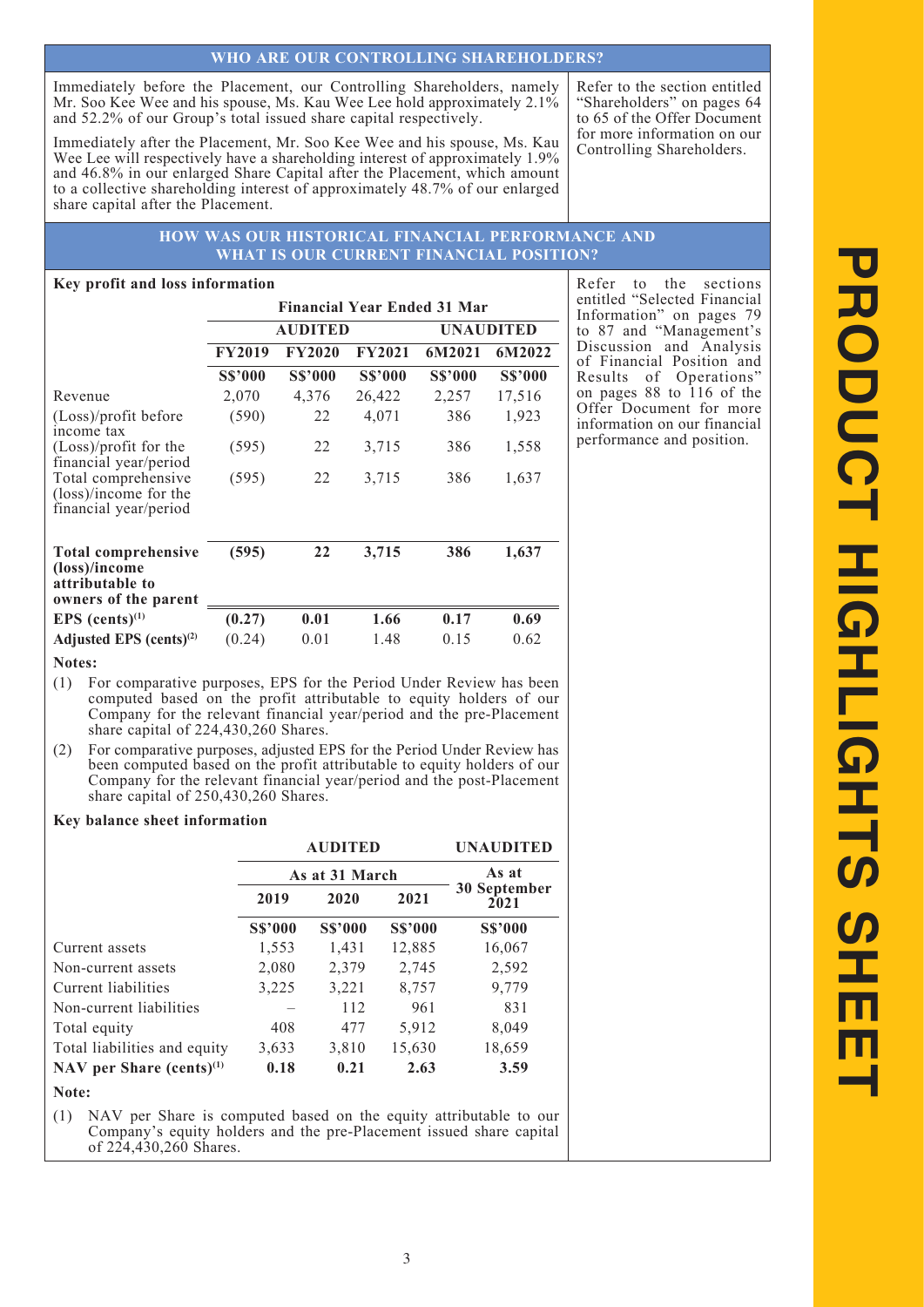| Key cash flow information                                                    |                                    |                                    |                |                |                |  |  |  |
|------------------------------------------------------------------------------|------------------------------------|------------------------------------|----------------|----------------|----------------|--|--|--|
|                                                                              | <b>Financial Year Ended 31 Mar</b> |                                    |                |                |                |  |  |  |
|                                                                              |                                    | <b>AUDITED</b><br><b>UNAUDITED</b> |                |                |                |  |  |  |
|                                                                              | <b>FY2019</b>                      | <b>FY2020</b>                      | <b>FY2021</b>  | 6M2021         | 6M2022         |  |  |  |
|                                                                              | <b>S\$'000</b>                     | <b>S\$'000</b>                     | <b>S\$'000</b> | <b>S\$'000</b> | <b>S\$'000</b> |  |  |  |
| Net cash from/<br>(used in) operating<br>activities                          | 1,033                              | 736                                | 4,531          | 452            | (934)          |  |  |  |
| Net cash used in<br>investing activities                                     | (897)                              | (936)                              | (500)          | (392)          | (276)          |  |  |  |
| Net cash (used in)/<br>from financing<br>activities                          |                                    | (293)                              | 596            | 658            | (122)          |  |  |  |
| Net change in cash<br>and cash equivalents                                   | 136                                | (493)                              | 4,627          | 718            | (1, 332)       |  |  |  |
| Cash and cash<br>equivalents at<br>beginning of the<br>financial year/period | 386                                | 522                                | 29             | 29             | 4,656          |  |  |  |
| Cash and cash<br>equivalents at end<br>of the financial<br>year/period       | 522                                | 29                                 | 4,656          | 747            | 3,324          |  |  |  |

The most significant factor contributing to our financial performance for FY2021 compared to FY2020 is as follows:

- Our revenue increased by approximately S\$22.0 million, representing a 5-fold increase from approximately S\$4.4 million in FY2020 to approximately S\$26.4 million in FY2021. The increase was mainly due to revenue derived from the sale of TraceTogether Tokens for the Smart City Solutions segment. Higher recurring revenue from EMS as well as new contribution from the AAS project also contributed to the growth of the IoT-as-a-Service segment.
- Our changes in inventories of finished goods and work in progress, and raw materials used increased by approximately S\$16.7 million, representing a 9-fold increase from approximately S\$1.9 million in FY2020 to approximately S\$18.7 million in FY2021. The increase in inventories of finished goods and work in progress, and raw materials used was in line with the increase in overall revenue, which was mainly contributed by the sale of TraceTogether Tokens. The year on year increase in changes in inventories of finished goods and work in progress, and raw materials used was higher, as compared to the increase in revenue, which was mainly due to the lower profit margins commanded by the TraceTogether Tokens.

The most significant factor contributing to our financial performance for FY2020 compared to FY2019 is as follows:

- Our revenue increased by approximately S\$2.3 million or 111% from approximately S\$2.1 million in FY2019 to approximately S\$4.4 million in FY2020. The increase was mainly due to the commercialisation of new products such as the Alarm Alert System and the Group securing tenders such as a utility management system implementation project for Statutory Board B for the Smart City Solutions segment. Higher recurring revenue from EMS also contributed to the growth of the IoT-as-a-Service segment.
- Our changes in inventories of finished goods and work in progress, and raw materials used increased by approximately S\$1.2 million, representing a 2-fold increase from approximately S\$0.7 million in FY2019 to approximately S\$1.9 million in FY2020. The increase in inventories of finished goods and work in progress, and raw materials used was in line with the increase in overall revenue, which was contributed by the commercialisation of the Alarm Alert System and new tenders such as the utility management system implementation project for Statutory Board B.

**The above factors are not the only factors contributing to our financial performance in FY2019, FY2020 and FY2021. Please refer to the other factors set out in the section entitled "Management's Discussion and Analysis of Financial Position and Results of Operations" on pages 94 to 100 of the Offer Document for more information.**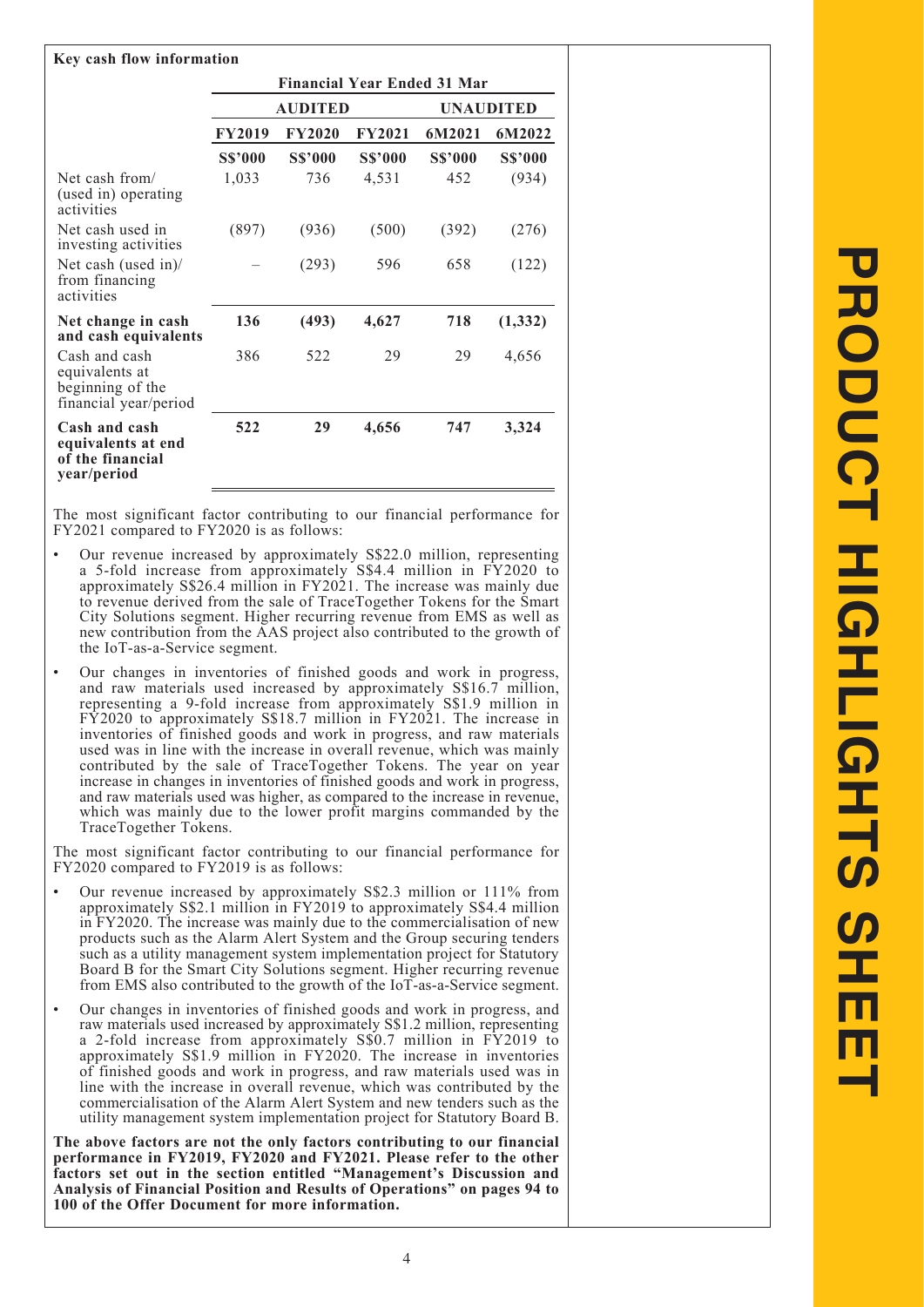## **INVESTMENT HIGHLIGHTS**

#### **WHAT ARE OUR BUSINESS STRATEGIES AND FUTURE PLANS?**

#### **Enlarge our customer base through a two-pronged approach of engaging both our existing B2B customers and expanding our offerings to the B2C segments:**

Since our establishment, our Group has cultivated much goodwill and progressed steadily to become a trusted IoT solutions provider for B2B customers and government agencies.

We believe that there is significant room for us to increase our market share in our existing markets by increasing sales of our other IoT solutions and offerings to existing customers and growing our customer base.

We intend to leverage on our capabilities, technological know-how and proven track record to further expand our range of IoT solutions and offerings to our existing B2B customers and to acquire new B2B customers by increasing our efforts in the area of pre-sales and engagement of B2B customers through early proof-of-concept trials. In addition, we intend to capitalise on our capabilities to offer new and innovative IoT solutions tailored to B2C consumers which we believe we are well-poised to service (e.g. telemedicine, housekeeping, and home maintenance).

We believe that this would enable our Group to diversify our revenue streams and business model.

#### **Expanding our market reach through offering of our IoT solutions in overseas markets:**

We intend to expand our business by offering our IoT solutions in adjacent countries, in particular, Japan, Thailand, Malaysia, Indonesia and the United Arab Emirates. We intend to build an overseas presence by expanding our IoT solutions offering to target countries with high penetration rate of IoT and digital infrastructure or with a focus on technology-driven solutions similar to Singapore's Smart Nation Initiatives and to increase strategic cooperation with overseas technology partners and suppliers. As of the Latest Practicable Date, we have entered into a distributorship agreement for the distribution of our Trace Tokens in Malaysia and received purchase orders for our Trace Tokens from customers within Indonesia and the United Arab Emirates.

#### **Enhancement of our research and solution development activities to bolster our IoT offerings:**

We believe that our internal R&D capabilities have been instrumental to our development of innovative solutions and IoT solutions which in turn contributed to the success of our Group. With increased competition and the need for differentiation, we will continue to strengthen our R&D capabilities by investing in new and advanced technology, where necessary, to facilitate the development of improved, new and innovative solutions. By expanding our research and solution development capabilities, we intend to develop our capabilities in wireless technologies such as LoRaWAN, 5G, and NBIOT which we believe would allow our Group to provide customisable IoT solutions. For example, our Group is in the process of exploring a potential collaboration with Statutory our Group is in the process of exploring a potential collaboration with Statutory Board A, a leading manufacturer in rapid antigen and antibody test kits, and a medical diagnostic company for the development of a smart test kit to allow for user authentication, automatic reading and analysis of the results of a COVID-19 antigen rapid test which data can be sent in real-time to a cloud application. The smart test kit is expected to facilitate the submission of regular antigen rapid test results by students, employees or COVID-19 patients on home recovery to schools, workplaces or authorities, respectively.

In addition, our Group also intends to develop our other existing IoT offerings such as our Smart Metering, AAS and EMS solutions to capitalise on the robust tailwinds propelling the IoT industry.

#### **Expand our business through,** *inter alia***, investments, mergers and acquisitions, joint ventures and/or strategic collaborations:**

We intend to expand and diversify our operations and service offerings either through our own investments or through potential mergers and acquisitions, joint ventures and/or strategic collaborations with parties who can provide synergistic value to our business. Through such investments, mergers and acquisitions, joint ventures and/or strategic collaborations, we will look to strengthen our market position, enhance the value-add in our products and/or services and/ or expand into new areas that are complementary to our existing business. One such example would be company or companies that have complementary technological solutions, allow our Group to expand its offerings to other geographical locations and/or achieving value chain integration in existing geographical locations and/or achieving value chain integration in existing markets or to penetrate into emerging markets.

As at the Latest Practicable Date, we have not entered into definitive agreements with any potential party to acquire potential businesses or to form joint ventures and/or strategic alliances or identified any specific acquisition targets for which the net proceeds from the issuance of the Placement Shares may be allocated towards. We will carefully consider any such opportunities and undertake a comprehensive review and evaluation to determine whether such transactions will benefit our business before entering into any such transaction. Key factors that our Group will take into consideration when assessing such opportunities include, *inter alia*, return on investments, market trends and commercial viability.

Refer to the section entitled<br>"Prospects. Business" "Prospects, Strategies and Future Plans – Business Strategies and Future Plans" on pages 165 to 166 of the Offer Document for more information on our strategies and future plans.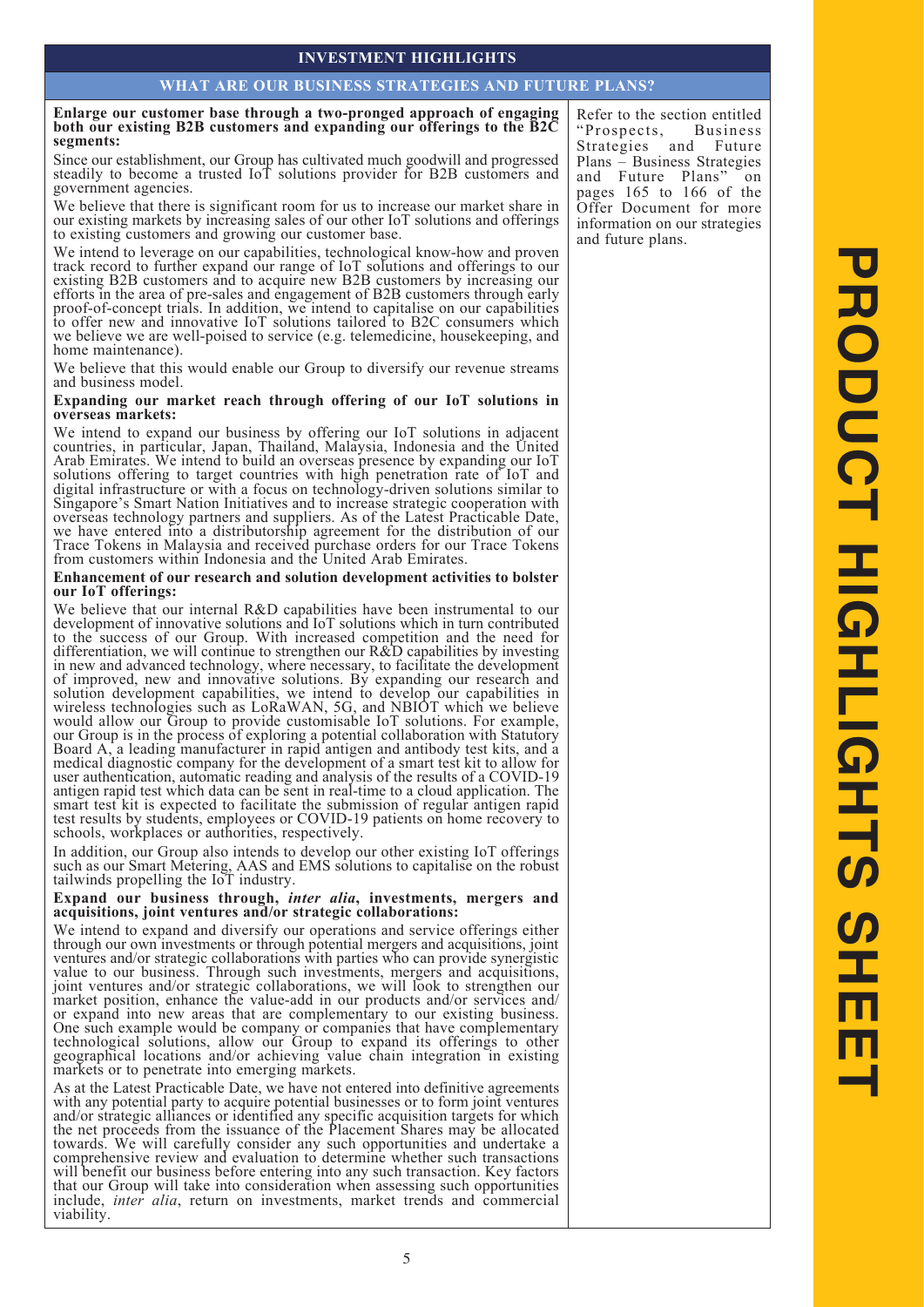#### **WHAT ARE THE KEY TRENDS, UNCERTAINTIES, DEMANDS, COMMITMENTS OR EVENTS WHICH ARE REASONABLY LIKELY TO HAVE A MATERIAL EFFECT ON US?**

As at the Latest Practicable Date and barring unforeseen circumstances, our Directors have observed the following trends for the next 12 months from the Latest Practicable Date:

- (a) general economic and market conditions will have an impact on the IoT industry as a whole and on the production of our products including but not limited to (i) the impact which the COVID-19 pandemic has had in limiting manufacturing capacity which resulted in a shortage in supply of semiconductor chips worldwide which are also used in all our electronic components; and (ii) the ongoing war in Ukraine and trade sanctions imposed on Russia, which is anticipated to negatively impact the global economy and cause an increase in oil prices and therefore shipping costs;
- (b) our ability to manage disruptions arising from the COVID-19 pandemic and to continue the usual operations of our business, as well as to cope with travel restrictions imposed by the People's Republic of China, Malaysia and other countries arising from the COVID-19 pandemic;
- (c) based on our Group's order book, Singapore's prevailing three-prong strategy of vaccination, contact tracing and testing, and the ongoing COVID-19 pandemic barring unforeseen circumstances, we expect demand for our Tra Tokens to remain in the next 12 to 15 months as these remain an integral part of Singapore's COVID-19 strategy and would have to be replaced when the batteries Singapore's COVID-19 strategy and would have to be replaced when the batteries are depleted. However, in the event COVID-19 becomes endemic, demand for the TraceTogether Token could be adversely impacted;
- (d) we expect our revenue to increase in line with our order book;
- (e) higher demand for IoT solutions which may lead to higher revenue;
- (f) expected increases in other expenses for FY2022 due to:
	- (i) incremental annual and compliance costs such as Directors' and audit fees associated with our Listing; and
	- (ii) one-off Listing expenses which are expected to be expensed in FY2022.

**The above are not the only trends, uncertainties, demands, commitments or events that are reasonably likely to have a material effect on us. Please refer to the other factors set out in the sections entitled "Risk Factors", "Management's Discussion and Analysis of Financial Position and Results of Operations" and "Prospects, Business Strategies and Future Plans" on pages 34 to 54, 88 to 116 and 162 to 168 respectively of the Offer Document.**

#### **WHAT ARE THE KEY RISKS WHICH HAD MATERIALLY AFFECTED OR COULD MATERIALLY AFFECT US AND YOUR INVESTMENT IN OUR SECURITIES?**

**We depend on government tenders (for instance the TraceTogether Tokens) for a significant portion of our revenue and a limited number of customers and products account for the majority of our revenue, and hence a change in demand driver (for example COVID-19 becomes endemic) may have a material adverse impact on our Business:**

During the Period Under Review, we generated a significant portion of our revenue From our major customers for the supply of our products and services to several Singapore government related entities for the purpose of essential public services Singapore government related entities for the purpose of essential public services such as the electronic monitoring of ex-offenders and accused persons and contact tracing during the COVID-19 pandemic. The revenue generated from these Singapore government related entities, which may be billed through SIIX Singapore, our consortium partner, account for more than approximately 72%, 76%, 96% and 93% of our revenue for FY2019, FY2020, FY2021 and 6M2022, respectively. Our largest customer, Statutory Board A accounted for approximately 30%, 85% and 85% of our revenue for FY2020, FY2021 and 6M2022, respectively. Their revenue contribution is primarily in our Smart City Solutions segment, although we supply other products such as our AAS solutions, as part of our consortium arrangement, to them as well. Our major customers account for approximately 75%, 85%, 96% and 93% of our revenue for FY2019, FY2020, FY2021 and 6M2022, respectively. We expect revenue generated from these major customers to continue to represent a significant portion of our revenue in the foreseeable future as part of our business strategies and future plans and accordingly, we may be subject to concentration risk from such customers.

We cannot assure you that we are able to retain the abovementioned customers, or that we will be able to successfully win new contracts through competitive government tender bids, or that the volume of our customer's product orders or service engagements will not vary significantly from year to year, or that we will be able to generate a significant portion of our revenue from our other IoT solutions. This could adversely and materially impact our business, financial condition, results of operations and/or prospects. Moreover, in light of the evolving COVID-19 situation and should COVID-19 become endemic, demand for the TraceTogether Tokens could be adversely impacted in the future.

**We are subject to intense competition in securing new projects:**

Our business is mainly project-based and these projects are generally secured through a tender process whereby the contract is usually awarded to the most competitive bidder. As such, our financial performance is dependent on our ability to secure new projects. Due to the nature of our business, the number and value of the projects we are able to secure fluctuates from year to year. There is no assurance that we will continue to be able to secure new projects that are profitable. If we are unable to secure new projects that are profitable, our financial performance will be adversely affected. Furthermore, as we face intense competition in the tender process, we may be forced to lower our tender prices to secure the projects which may adversely affect our profit margins.

Refer to the section entitled "Risk Factors" on pages 34 to 54 of the Offer Document for more information on risk factors.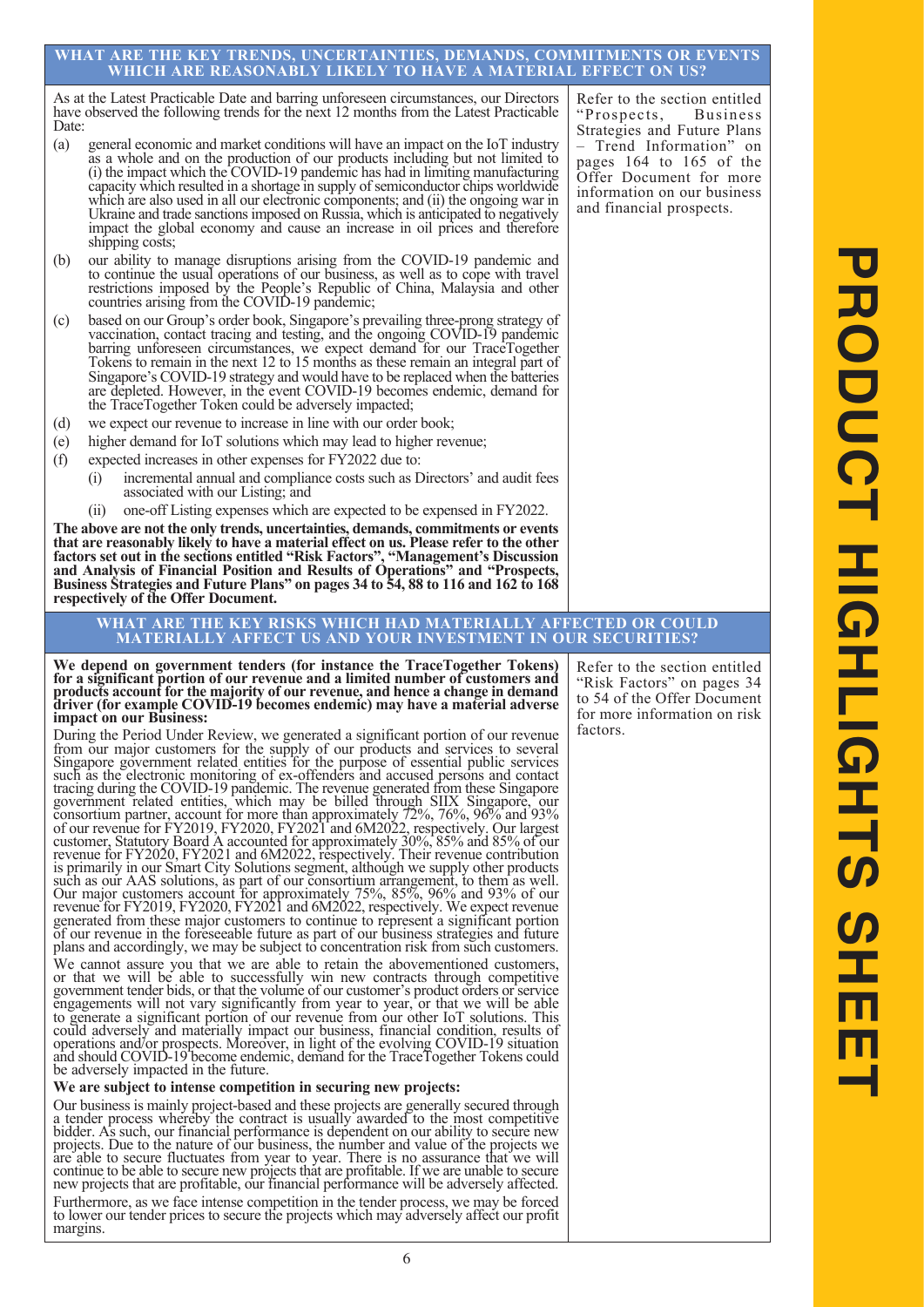#### **We are exposed to information technology and cyber security risks and disruption of service:**

Some of our businesses and operations rely heavily on information technology. For example, our Smart Metering solution enables our customers to obtain real-time insights of their utilities consumption through our proprietary Pandogrid platform, which is a cloud-based smart metering platform. We are therefore exposed to risks of cyber security threats, data privacy breaches as well as other network security and stability risks. The scale and level of sophistication of cyber security threats have increased especially in recent times. We are also reliant on a number of vendors to implement and maintain our information technology systems. Any failure of these vendors to provide adequate and timely software and hardware support could have a material adverse effect on our systems. Disruptions to our information technology systems, whether resulting from cyber-attacks, a failure by a key vendor or otherwise, that can cause interruptions to our network and services, may result in penalties. While we have established appropriate policies and frameworks to ensure information system security and network stability, we cannot assure you that such policies and frameworks are sufficient or that our business, financial condition, results of operations and/or prospects would not be adversely affected by such information technology and cyber security threats, data privacy breaches as well as other network security and stability risks.

#### **Our business is in part dependent upon our participation in and the successful roll-out of the Smart Nation programme:**

We anticipate that the demand for our products and services will continue to grow with the roll-out of Singapore's Smart Nation programme. In particular, we were awarded contracts by Statutory Board A for our Alarm Alert System and Trace Tokens. The Smart Nation programme is expected to be rolled out in a number of phases. However, the roll-out and uptake of the Smart Nation programme is largely dependent on factors outside our control, such as the level of funding by the Singapore government and decisions made by the Singapore government in support of the programme. The Smart Nation programme is coordinated by the Smart Nation and Digital Government Office and implemented by the Government Technology Agency of Singapore, collectively forming the Smart Nation and Digital Government Group under the Prime Minister's Office. Accordingly, if we are to be selected to participate in the Smart Nation programme, we will be required to effectively manage relationships with, and meet the requirements of, these various government agencies.

In the event that we are not selected to participate in or the roll-out and uptake of the Smart Nation programme is not as successful as we believe, or to the extent we are not able to successfully meet all requirements imposed by government agencies, we may not be able to realise the level of growth that we expect to achieve, which could have an adverse effect on our business, financial condition, results of operations and/or prospects.

**The above are not the only risk factors that had a material effect or could have a material effect on our business operations, financial position and results, and your Shares. Please refer to the section entitled "Risk Factors" on pages 34 to 54 of the Offer Document for more information. Prior to making a decision to invest in our Shares, you should consider all the information contained in the Offer Document.**

## **WHAT ARE THE RIGHTS ATTACHED TO THE SECURITIES OFFERED?**

As at the date of this Offer Document, our issued and paid-up ordinary share capital is S\$21,402,899.19 comprising 224,430,260 Shares.

As at the Latest Practicable Date, there is only one (1) class of shares in the capital of our Company, being ordinary shares in the share capital of our Company. There is no founder, management or deferred share. Our existing Shares do not carry voting rights which are different from the Placement Shares. Subject to the Constitution, Shareholders will be entitled to all rights attached to their Shares in proportion to their shareholding, such as any cash dividends declared by the Company and any distribution of assets upon liquidation of the Company. There is no restriction on the transfer of Shares except where required by law or the Catalist Rules or our Constitution.

Refer to the section entitled "Share Capital" on pages 60 to 63, "General Information – Share Capital" on pages 215 to 216 and "Appendix E – Description of our Shares" on pages E-1 to E-7 of the Offer Document for more information on the Shares offered in the Placement.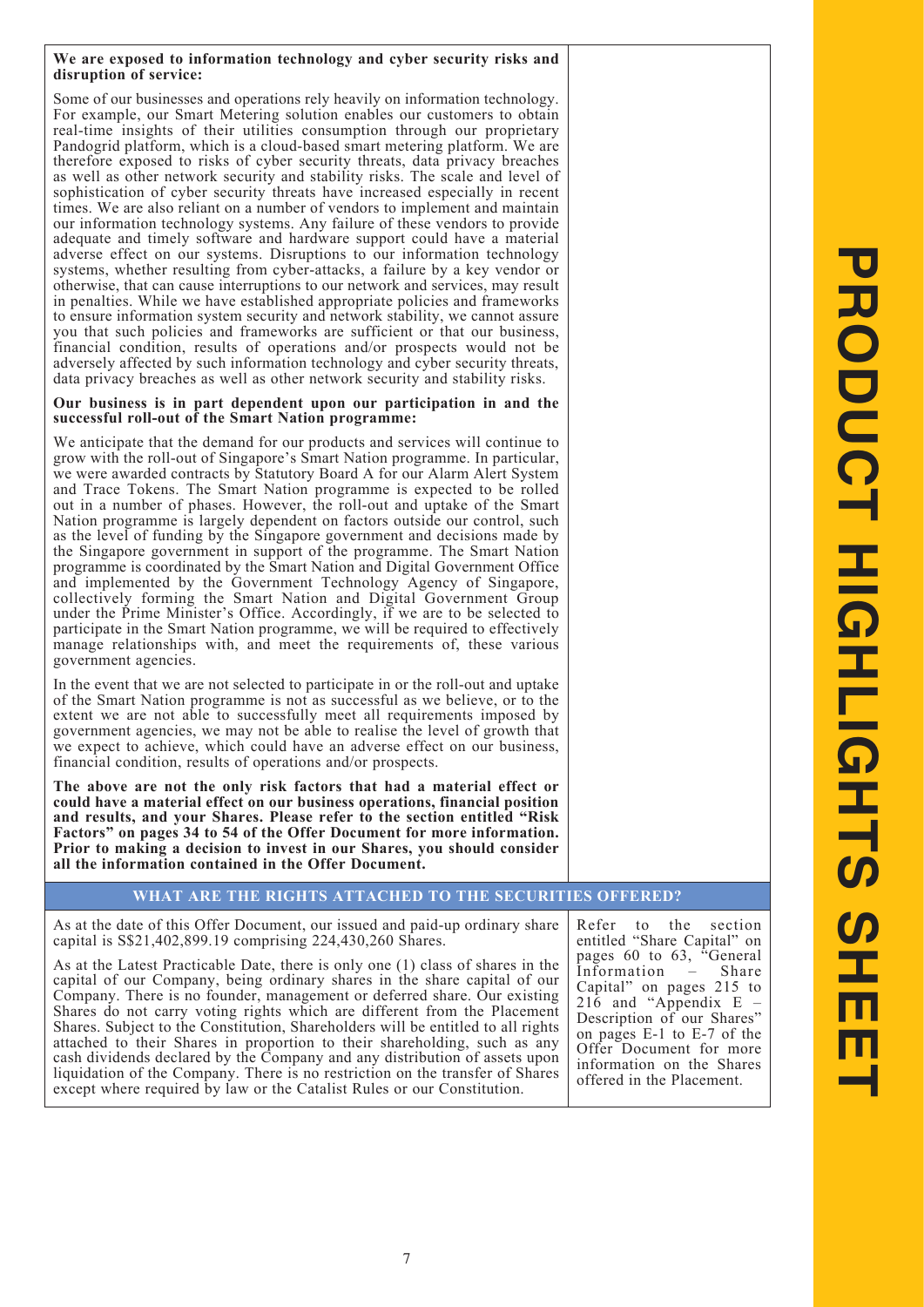Based on the Placement Price of S\$0.25, the gross proceeds from the Placement will be approximately S\$6.5 million.

The net proceeds to be raised by our Company from the Placement is estimated to be approximately S\$5.2 million, after deducting the estimated listing expenses in relation to the Placement of approximately S\$1.3 million.

The following table, which is included for the purpose of illustration, sets out the intended purposes of the gross proceeds due to us from the Placement:

**Use of proceeds Amount in aggregate (S\$'000) As an amount in cents for each S\$1.00 of the gross proceeds due to us from the Placement (cents)(1)** Enlarging our customer base by engaging both existing B2B customers and expanding our offerings to the B2C segments 1,000 15.4 Expanding our market reach by offering out IoT solutions in overseas markets 500 7.7 Enhancing our research and solution development activities to bolster our IoT offerings 1,250 19.2 Expanding our business through, inter alia, investments, mergers and acquisitions, joint ventures and/or strategic collaborations<sup>(2)</sup> 1,000 15.4 Working capital 1,420 21.8 Listing expenses 1,330 20.5 Total 6,500 100.0

**Note**s**:**

(1) Figures may not add up due to rounding.

(2) As at the Latest Practicable Date, we have not entered into definitive agreements with any party to acquire potential businesses or to form joint ventures and/or strategic alliances or identified any specific acquisition targets for which the net proceeds from the Placement may be allocated towards.

Refer to the section entitled "Use of Proceeds and Expenses of the Placement" on pages 55 to 57 of the Offer Document for more information on our use of proceeds.

# **PRODUCT HIGHLIGHTS SHEET** PRODUCT HIGHLIGHTS SH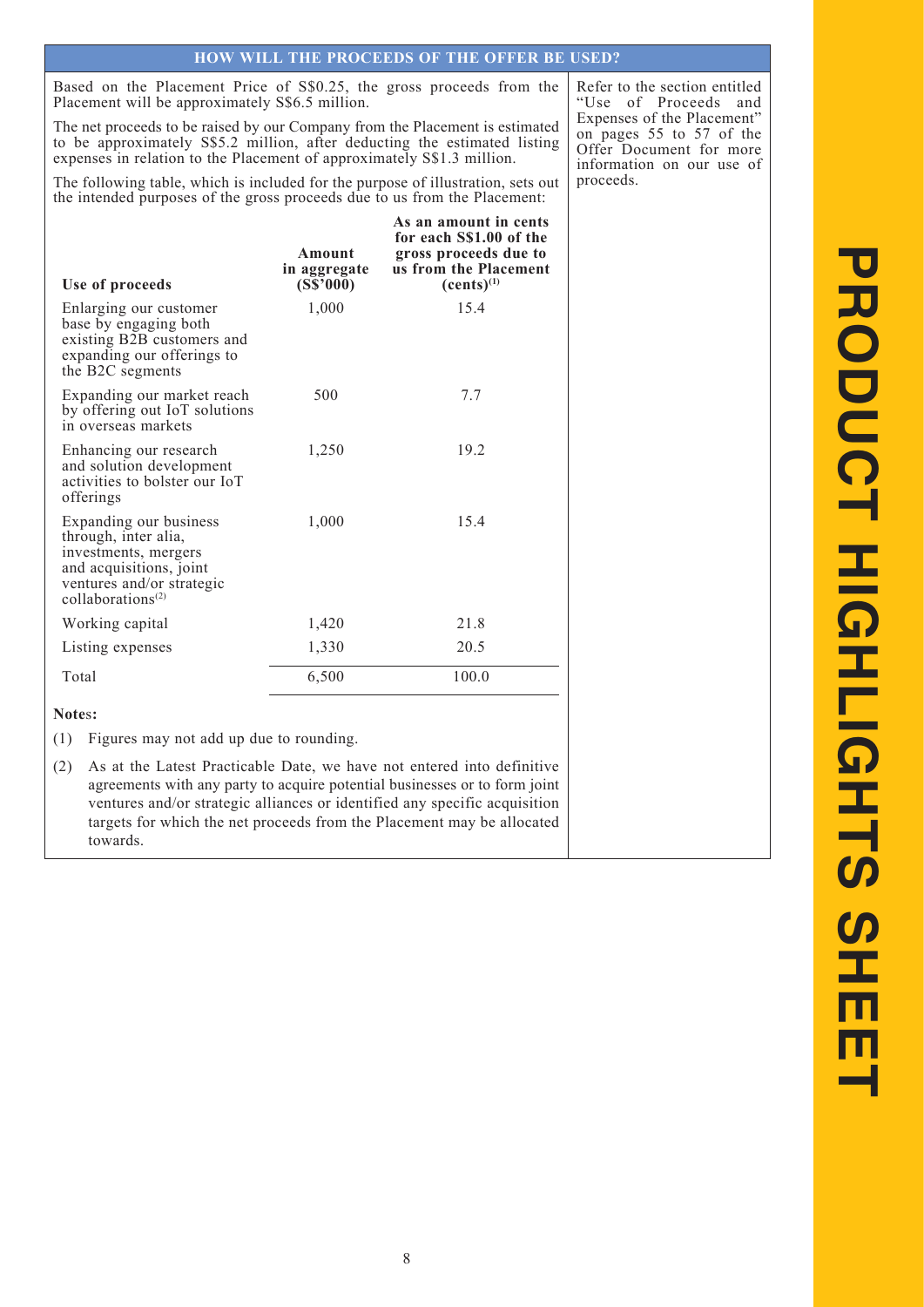## **WILL WE BE PAYING DIVIDENDS AFTER THE OFFER?**

As our Group has recorded profits of approximately S\$3.7 million for the Financial Year Ended 31 March 2021, our Directors had on 27 December 2021 declared interim dividends of S\$3.2 million ("**Interim Dividends**") in compliance with all applicable laws and regulations and accounting standards in respect of FY2021 paid on 5 January 2022 to the persons who were registered Shareholders of our Company as at 27 December 2021, which were determined based on, and paid out of, the available profits of our Company as at 31 March 2021. The source of funds for the interim dividends will be from our Group's internal resources.

Save for the Interim Dividends as set out above and the dividends paid by our subsidiaries to our Company, our Group has not paid or declared any cash dividend in respect of FY2019, FY2020 and FY2021 and for the period between 1 April 2021 to the Latest Practicable Date.

We do not have a fixed dividend policy. Currently, our Board intends to recommend dividends of at least 20.0% of our net profit after tax (after deducting profit attributable to non-controlling interests) generated in FY2022 and FY2023 (collectively, the "**Proposed Dividend**") as we wish to reward our Shareholders for participating in our Group's growth. However, investors should note that the foregoing statements, including the statement on the Proposed Dividend, are merely statements of our present intention and shall not constitute legally binding obligations on our Company or legal binding statements in respect of our future dividends (including those proposed for FY2022 and FY2023),which may be subject to modification (including reduction or non-declaration thereof) at our Directors' sole and absolute discretion. As we do not have a fixed dividend policy, investors should not treat the Proposed Dividend as an indication of our future dividend policy.

Any final dividends we declare must be approved by an ordinary resolution of our Shareholders at a general meeting. All dividends must be paid out of our profits available, as derived from the standalone audited financial statements of our Company and not from our audited consolidated financial statements. We are not permitted to pay dividends in excess of the amount recommended by our Board. Our Board may, without the approval of our Shareholders, also declare interim dividends. All dividends will be paid in accordance with the Companies Act. Payment of cash dividends and distributions, if any, will be declared in Singapore dollars and paid in Singapore dollars to CDP on behalf of our Shareholders who maintain, either directly or through depository agents, Securities Accounts.

**The above is not the entire dividend policy of our Company. Please refer to the section entitled "Dividends" on pages 58 to 59 of the Offer Document for more information on our dividend policy. Prior to making a decision to invest in our Shares, you should consider all the information contained in the Offer Document.**

#### **DEFINITIONS**

| " $5G$ "                                       |   | The fifth-generation technology standard for broadband cellular<br>networks                                                                                                                         |
|------------------------------------------------|---|-----------------------------------------------------------------------------------------------------------------------------------------------------------------------------------------------------|
| "6M2021"                                       |   | The six-month financial period ended 30 September 2020                                                                                                                                              |
| "6M2022"                                       |   | The six-month financial period ended 30 September 2021                                                                                                                                              |
| "Alarm Alert System" or<br>" $AAS"$            |   | A wireless emergency distress system developed on the LoRaWAN for<br>the elderly to alert passers-by if the elderly individuals are in distress                                                     |
| "Audited Consolidated<br>Financial Statements" | ÷ | The "Independent Auditors' Report on the Audited Consolidated<br>Financial Statements for the Financial Years ended 31 March 2019,<br>2020 and 2021" as set out in Appendix A to the Offer Document |
| "Award Shares"                                 |   | The new Shares which may be issued or transferred from time to time<br>upon the vesting of the awards which may be granted by our Company<br>pursuant to the iWOW Performance Share Plan            |
| " $B2B$ "                                      |   | Business-to-Business                                                                                                                                                                                |
| " $B2C$ "                                      |   | Business-to-Consumer                                                                                                                                                                                |
| "Board" or "Board of<br>Directors"             |   | The board of Directors of our Company as at the date of the Offer<br>Document, unless otherwise stated                                                                                              |
| "Catalist"                                     |   | The sponsor-supervised listing platform of the SGX-ST                                                                                                                                               |
| "Catalist Rules"                               |   | Section B of the Listing Manual: Rules of Catalist of the SGX-ST, as<br>amended, modified or supplemented from time to time                                                                         |
| "CDP"                                          |   | The Central Depository (Pte) Limited                                                                                                                                                                |

Refer to the section entitled "Dividends" on pages 58 to 59 of the Offer Document for more information on our dividend policy.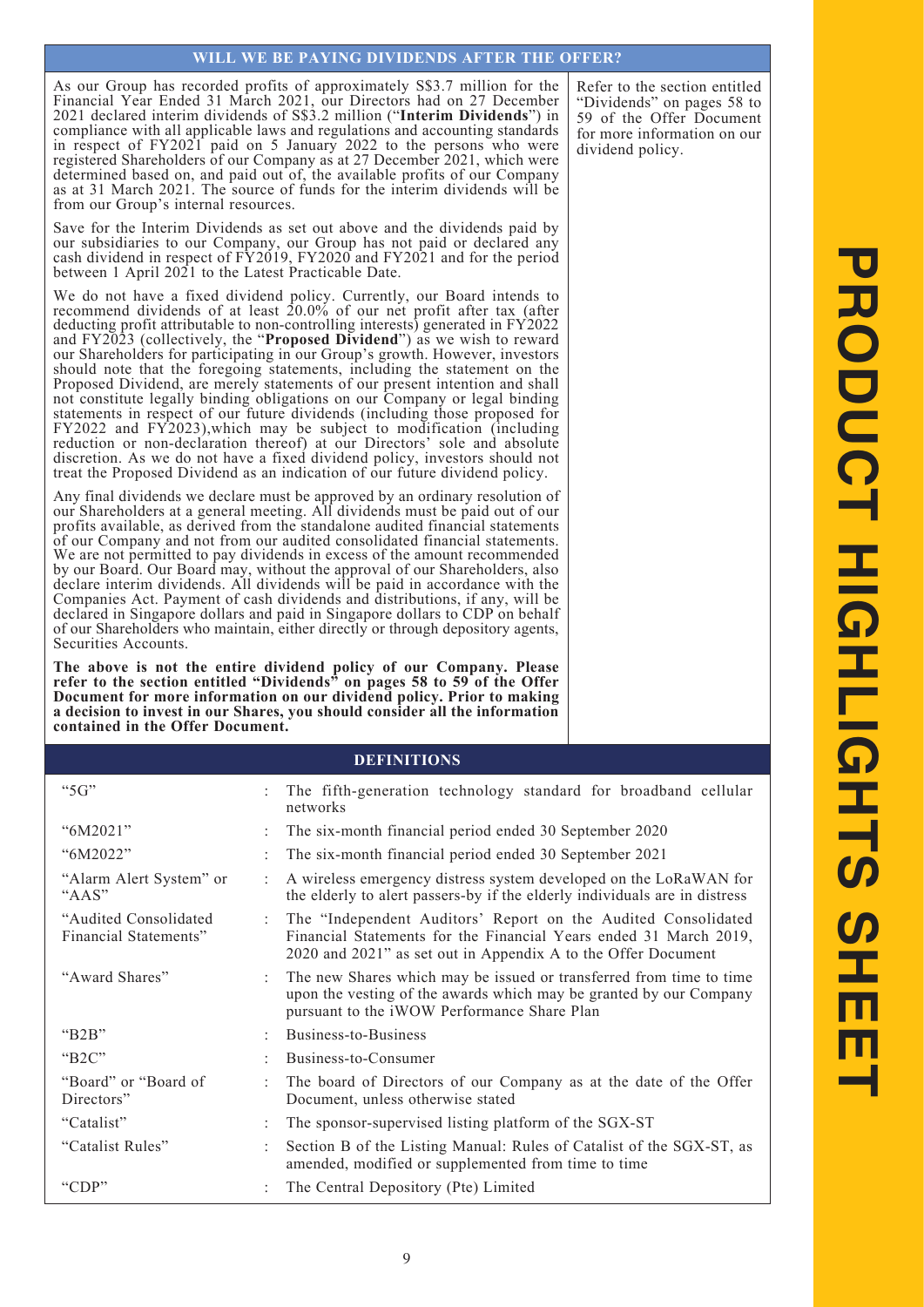| "Companies Act"                                                 | Companies Act 1967 of Singapore, as amended, modified or supplemented<br>from time to time                                                                                                                                                                             |
|-----------------------------------------------------------------|------------------------------------------------------------------------------------------------------------------------------------------------------------------------------------------------------------------------------------------------------------------------|
| "Company" or "iWOW<br>Technology"                               | iWOW Technology Limited                                                                                                                                                                                                                                                |
| "Constitution"                                                  | The constitution of our Company                                                                                                                                                                                                                                        |
| "Controlling Shareholder"                                       | As defined in the Catalist Rules:                                                                                                                                                                                                                                      |
|                                                                 | a person who directly or indirectly has an interest of 15.0% or more<br>(a)<br>of the aggregate of the nominal amount of all the voting shares in<br>our Company (unless otherwise determined by the SGX-ST); or                                                       |
|                                                                 | a person who in fact exercises control over our Company<br>(b)                                                                                                                                                                                                         |
| "COVID-19"                                                      | Coronavirus disease 2019, a contagious respiratory disease caused by the<br>virus SARS-CoV-2                                                                                                                                                                           |
| "Electronic Monitoring<br>System" or "EMS"                      | Electronic monitoring system                                                                                                                                                                                                                                           |
| "EPS"                                                           | Earnings per Share                                                                                                                                                                                                                                                     |
| "Executive Officers"                                            | The executive officers of our Group as at the date of the Offer Document,<br>unless otherwise stated                                                                                                                                                                   |
| "FY"                                                            | Financial year ended or, as the case may be, ending 31 March                                                                                                                                                                                                           |
| "Group"                                                         | Our Company and our subsidiaries                                                                                                                                                                                                                                       |
| "Internet of Things" or<br>" $IoT$ "                            | A network of physical objects or things (such as devices, vehicles,<br>equipment, homes, buildings) that are connected to the internet through<br>embedded devices and software, which allows these physical objects to<br>collect, analyse and exchange data          |
| "Internet of Things-as-<br>a-Service" or "IoT-as-a-<br>Service" | A set of end-to-end services in which businesses contract with external<br>providers to design, build, install and operate IoT solutions, including<br>advisory consulting for IoT planning                                                                            |
| "Latest Practicable Date"                                       | 8 March 2022, being the Latest Practicable Date for the purposes of<br>lodgement of the Offer Document with the SGX-ST, acting as agent on<br>behalf of the Authority                                                                                                  |
| "Listing"                                                       | The listing of our Company and quotation of all our Shares already issued,<br>the Placement Shares, the Option Shares and the Award Shares on Catalist                                                                                                                 |
| "LoRaWAN"                                                       | A low power wide area wireless network technology that allows connected<br>devices to have long-range communications capabilities at a low bit rate.<br>LoRaWAN is typically used in asset monitoring and management in smart<br>cities and industrial IoT deployments |
| "NAV"                                                           | Net asset value                                                                                                                                                                                                                                                        |
| "NBIOT"                                                         | A low power wide area network technology for M2M and IoT devices<br>and applications                                                                                                                                                                                   |
| "Option Shares"                                                 | The new Shares which may be issued or transferred from time to time<br>upon the exercise of the share options which may be granted by our<br>Company pursuant to the iWOW Employee Share Option Scheme                                                                 |
| "Pandogrid"                                                     | The Company's proprietary cloud-based smart metering platform                                                                                                                                                                                                          |
| "Period Under Review"                                           | The period which comprises FY2019, FY2020, FY2021 and 6M2022                                                                                                                                                                                                           |
| "Placement Price"                                               | S\$0.25 for each Placement Share                                                                                                                                                                                                                                       |
| "Placement Shares"                                              | The 26,000,000 new Shares which are the subject of the Placement,<br>subject to and on the terms and conditions set out in this Offer Document                                                                                                                         |
| "Placement"                                                     | The placement of the Placement Shares by the Placement Agent on behalf<br>of our Company for subscription at the Placement Price, subject to and<br>on the terms and conditions of the Offer Document                                                                  |
| " $R&D"$                                                        | Research and development                                                                                                                                                                                                                                               |
| "Securities Account"                                            | The securities account maintained by a Depositor with CDP, but does not<br>include a securities sub-account                                                                                                                                                            |
| "SGX-ST"                                                        | Singapore Exchange Securities Trading Limited                                                                                                                                                                                                                          |
| "Share $(s)$ "                                                  | Ordinary share(s) in the capital of our Company                                                                                                                                                                                                                        |